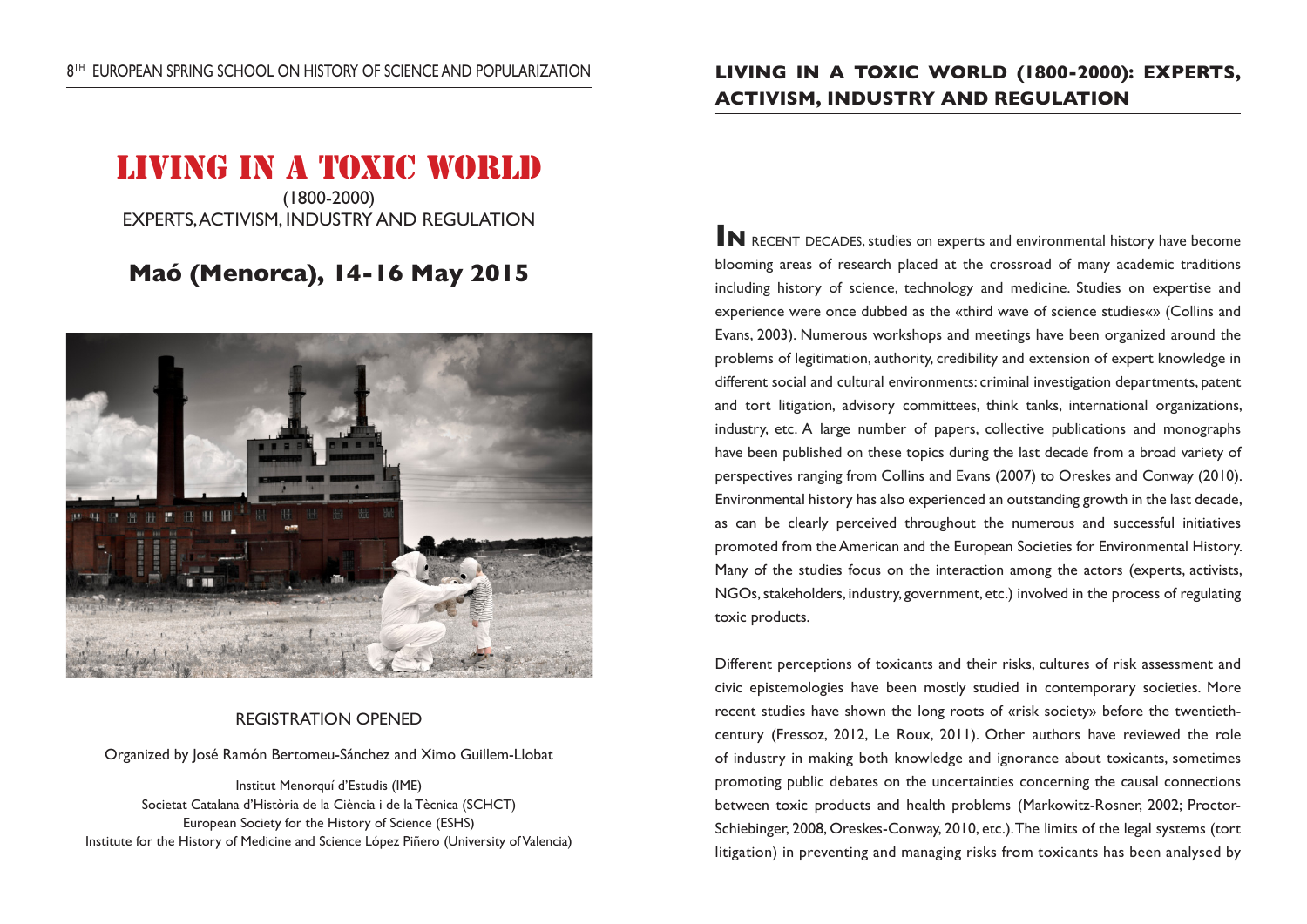historians and philosophers of law (Cranor, 1993, 2011). Many of the studies are focussed on a particular product and its regulation, for instance, lead (Markowitz-Rosner, 2013), tobacco (Proctor, 2011), DDT (Kinkela, 2011), radioisotopes (Creager, 2013), hormone disruptors (Langston, 2010), fumes (Mosley, 2001; Uekoetter, 2009, Le Roux, 2011), etc. These and many other perspectives on environmental history and recent studies on expertise and experience have converged into a fascinating domain, which we would like to explore in the 8th European Spring School in History of Science and Popularization. The thrust of this School emerged during the seminars on «Toxic Atmospheres» which were organized between 2012 and 2014 in Valencia (http://goo.gl/oI3M2h).

As in previous years, the School is structured in four key-note lectures and a research workshop. The common topics are the mentioned issues regarding the regulation and risk management of toxics from the perspective of different actors (industry, government, experts, activists, stakeholders, patients, etc.) during the last two centuries (1800-2000). The keynote lectures will be delivered by four outstanding scholars covering four particular toxics (fumes, pesticides, lead, and mercury) from the beginning of nineteenth century to the end of the twentieth century. The workshop «Living in a Toxic World» is organized in three thematic sessions and one poster session. Participants (see detailed programme for details) will present papers on many other toxicants (polymers, aluminium, asbestos, arsenical pigments, etc.) as well as studies on food additives, regulation of drugs and environmental toxicology. Participants will deal with issues related to regulation, standardization, risk management, experts, law, public health, activism, controversies and so on. The School sessions and discussions will be conducted in English.

#### **DEADLINES**

February 20, 2015: Deadline for grants application March 10, 2015: List of accepted grant applications at the website

- March 31, 2015: Deadline for registration with discount
- May 8, 2015: Deadline for registration
- May 14, 2015: Beginning of the school

#### **REGISTRATION AND FEES**

| 250€      | Pack 1: Conference 2 nights individual room in Hotel Mirador  |
|-----------|---------------------------------------------------------------|
|           | d'es Port (Vilanova, I, 0770   Maó)                           |
| 200 €     | Pack 2: Conference 2 nights individual room in Hostel Jume    |
|           | (Concepció, 6, 07701 Maó)                                     |
| $150 \in$ | Pack 3: Conference fees, 2 nights shared room in Hostel Jume. |
| $100 \in$ | Pack 4: Conference fees.                                      |
|           |                                                               |

All listed prices for registrations before 31 March 2015

Payment by credit card or bank transfer: <http://goo.gl/x5Rt80>

#### **GRANTS**

A limited number of grants (covering two nights at local Hotel and conference fees) will be available. Applicants are requested to send a brief CV (two pages) and a brief text justifying the need of funding.

Please direct proposals and queries to Ximo Guillem (ximo.guillem@uv.es) and losé Ramón Bertomeu-Sánchez (bertomeu@uv.es).

Wistory

**ESHS** 

Further details in: <http://goo.gl/S9DI6C>









ria de la Ciència i de la Tecnica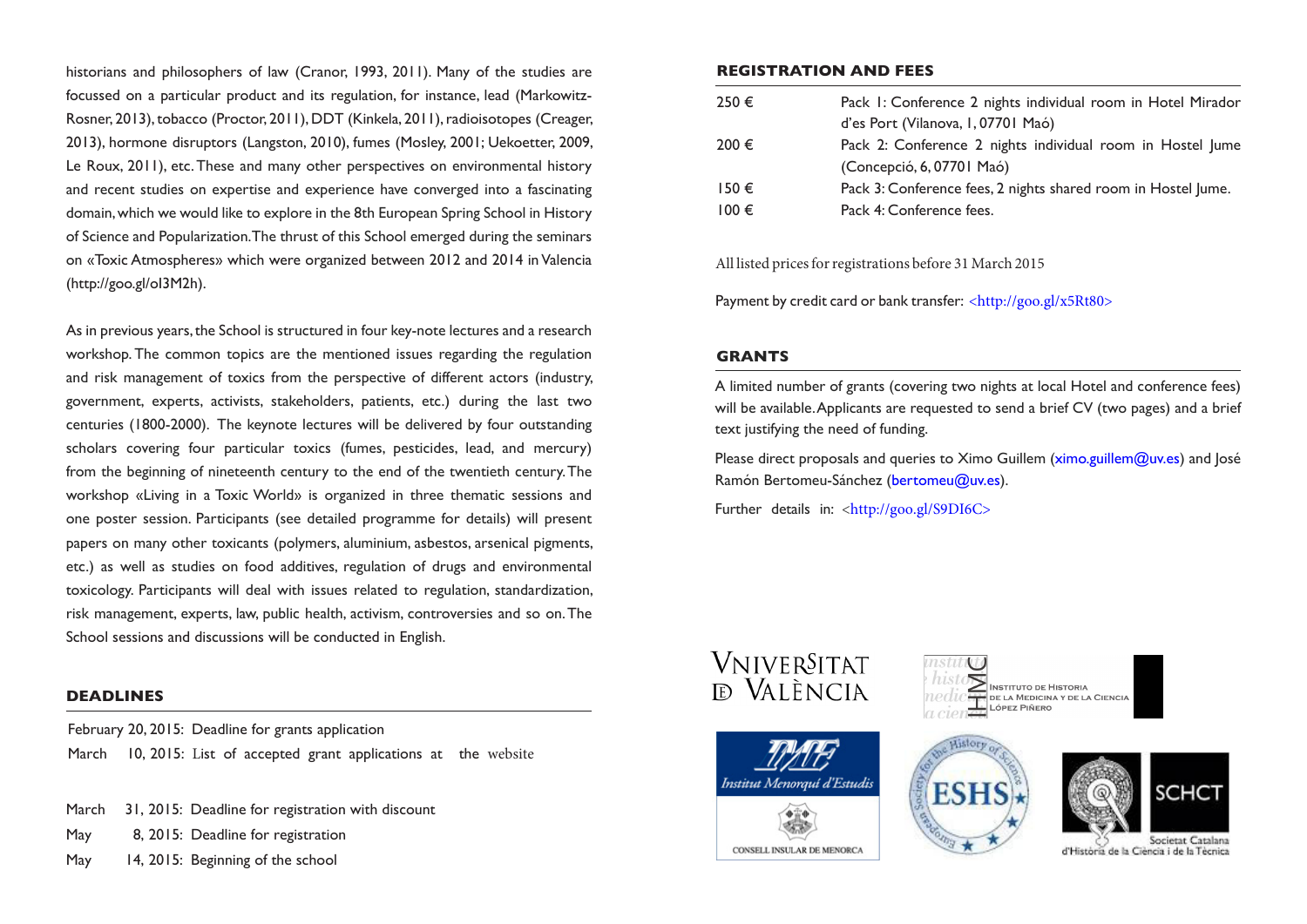#### **PROGRAMME SPRING SCHOOL**

*Living in a Toxic World (1800-2000): Experts, Activism, Industry and Regulation* Maó (Menorca), 14-16 May 2015

#### **Thursday 14 May 2015**

| Morning         |                                                                   |  |  |
|-----------------|-------------------------------------------------------------------|--|--|
| $09:30 - 11:30$ | Registration                                                      |  |  |
| $11:30-12:30$   | Welcome and Introduction                                          |  |  |
| $12.30 - 13.00$ | <b>Posters</b>                                                    |  |  |
| Evening         |                                                                   |  |  |
| $16:00 - 17:00$ | Gerald Markowitz (John Jay College and Graduate Center,           |  |  |
|                 | CUNY) Lead Wars: The Politics of Science and the Fate of Children |  |  |
| $17:00 - 17:30$ | Discussion                                                        |  |  |
| $17:30 - 18:00$ | Coffee break                                                      |  |  |
| $18:00 - 20:00$ | Workshop I: Toxicants. Comments by Gerald Markowitz and           |  |  |
|                 | Nathalie las                                                      |  |  |

#### **Friday 15 May 2011**

| Morning         |                                                                 |  |  |  |
|-----------------|-----------------------------------------------------------------|--|--|--|
| $09:00 - 10:00$ | Nathalie Jas (RiTME Research Unit, INRA) Pesticides. How and    |  |  |  |
|                 | why regulating «unruly technologies»? An historical analysis.   |  |  |  |
| $10:00 - 10:30$ | <b>Discussion</b>                                               |  |  |  |
| $10:30 - 11:00$ | Coffee                                                          |  |  |  |
| $11:00 - 12:30$ | Workshop 2: Foods and Drugs. Comments by Andrew Cunningham      |  |  |  |
| $12:30 - 13:00$ | <b>Posters</b>                                                  |  |  |  |
| Evening         |                                                                 |  |  |  |
| $15:45 - 16:00$ | Coffee                                                          |  |  |  |
| $16:00 - 17:00$ | Thomas Le Roux (Centre de Recherches Historiques, CNRS/         |  |  |  |
|                 | EHESS) Fumes: the great shift of risk management (France, Great |  |  |  |
|                 | Britain, 1750-1850)                                             |  |  |  |
| $17:00 - 17:30$ | <b>Discussion</b>                                               |  |  |  |
| $17:30 - 18:00$ | Coffee                                                          |  |  |  |
| $18:00 - 19:30$ | Workshop 3: Toxic Environments. Comments by Thomas Le Roux      |  |  |  |

#### **Saturday 16 May 2014**

#### *Morning*

| $09:30 - 10:30$ | Andrew Cunningham (Cambridge University) Mercury rising, |
|-----------------|----------------------------------------------------------|
|                 | mercury falling                                          |
| $10:30 - 11.00$ | Discussion                                               |
| $11:30-12:00$   | Coffee break                                             |
| $12:00 - 12:30$ | <b>Concluding Remarks</b>                                |
| $12:30 - 13:30$ | General discussion                                       |
| 14:00           | Closing lunch                                            |
|                 |                                                          |

Further details in: http://blogs.iec.cat/schct/2014/10/31/8th-european-spring-schoolon-history-of-science-and-popularization/

#### **WORKSHOPS AND POSTERS**

#### **POSTERS**

- Sacha Tomic (Institut d'histoire du monde contemporain) «The Toxicological Laboratory of Paris during Jules Ogier's direction (1883-1911)».
- Jaume Valentines (CIUHCT, UNL) «Veiling the invisible. Spaces, architectures and publics of a nuclear reactor in Barcelona city (1962-2005)».
- Lucia Sapiña (Universitat de València) «It's Panic Time at the School. Childhood Cancer and Electromagnetic Fields' Controversy: a Spanish Study Case».
- Romain Tahar (PSA Peugeot-Citroën/ UTBM Belfort Montbéliard Technology University) - «Mass-producing vehicles in Eastern France: PSA Peugeot-Citroën , Production Center of Sochaux and territoriality (1945-2000)».
- Nicolas Maughan (Université Aix-Marseille) «Controlling waterborne infectious diseases: The endless struggle of Marseilles to become a healthy place (1839-1953)».
- Catherine Rushmore (University Oxford Brookes) «British Gardeners and Chemicals, 1957- 1977».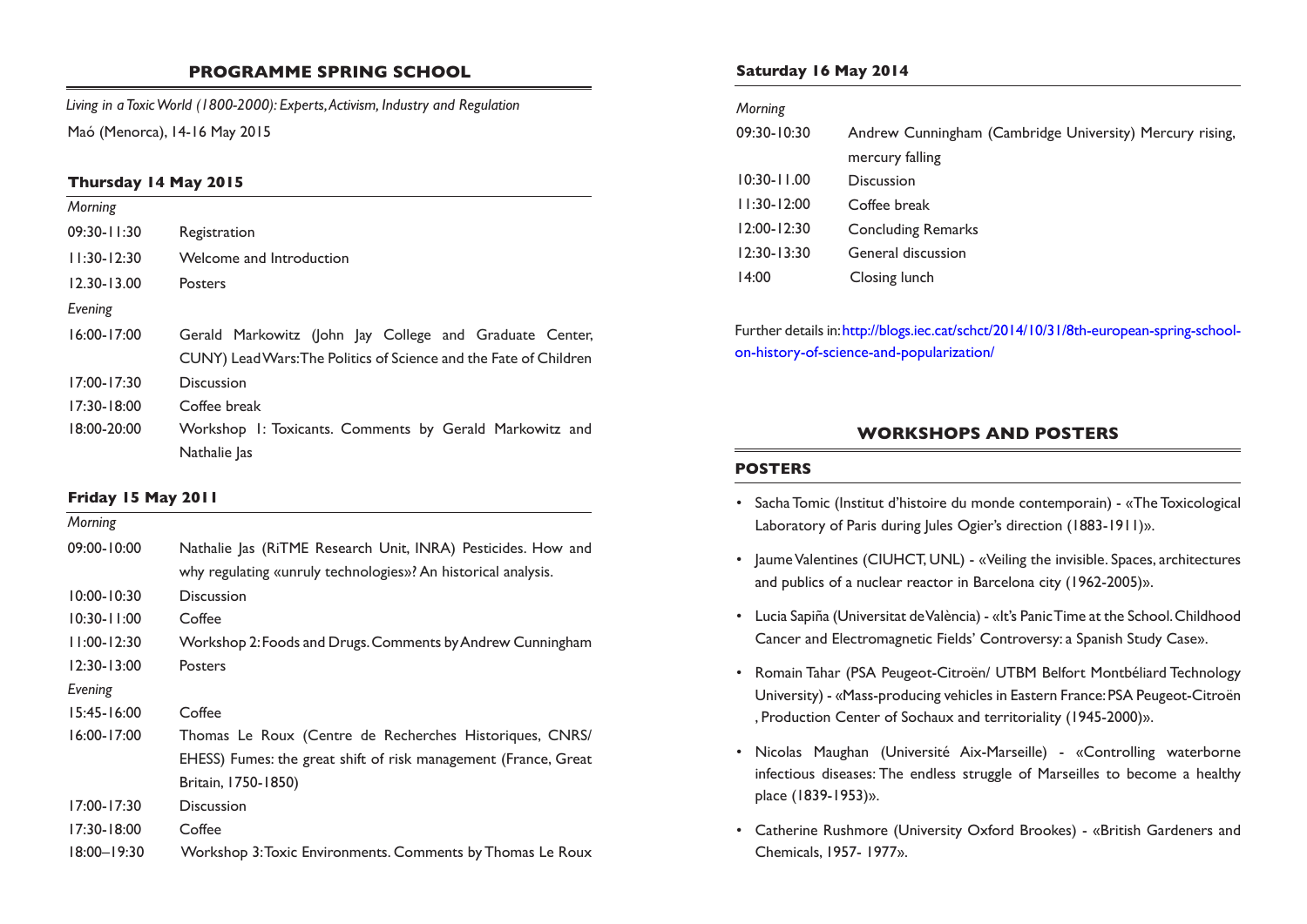#### **WORKSHOP 1. THREE GROUPS OF TOXICANTS**

#### Domestic toxicants:

- Amélie Müller (University of Oxford) «Devilish Designs: the Wallpaper Industry and Arsenical Pigments in Britain, France and Germany, 1850-1900».
- Yeonsil Kang (Graduate School of Science and Technology Policy (STP), Korea Advanced Institute of Science and Technology (KAIST) - «The body of evidence: asbestos, environmental activism, and expertise in risk-making in South Korea».

#### Toxic Polymers:

- Aurélien Féron (EHESS CERMES3) «Biochemical persistence and political recalcitrance: a history of scientific and political reframings of the PCB pollution problem, in France, since the end of the 1960's».
- Mathieu Baudrin (Centre de Sociologie de l'Innovation (CSI), Ecole des Mines de Paris) - «Regulating Vinyl Chloride Monomer: Towards a Specific Configuration».

#### Aluminium:

- Olivier Chatterji (University Pierre Mendès France, Grenoble II. Laboratoire de Recherche Rhônes-Alpes (LARHRA)) – «Farmers versus the Aluminium Industry: Public Health, Hygienic expertise and Conflict in the Maurienne valley (1905- 1914)».
- Pavithra Vasudevan (Department of Geography University of North Carolina Chapel Hill) - «The geography of aluminum towns».

#### **WORKSHOP 2. FOOD AND DRUGS**

- Carolyn Cobbold (University of Cambridge) «The introduction of chemical dyes into food – industrial risk or revolution?».
- Claas Kirchhelle (Wellcome Unit for the History of Medicine, University of Oxford) - «Toxic Confusion: the dilemma of antibiotic regulation in West German agriculture (1951-1990)».
- Solène Lellinger (SAGE, Université de Strasbourg) «Drug, expertise and regulation: what could we learn from drugs scandals?».

#### **WORKSHOP 3: TOXIC ENVIRONMENTS**

- Alexis Zimmer (Sociétés, Acteurs, Gouvernement en Europe (SAGE UMR 7363) / DHVS) - «Toxic Fogs. A history of the production of industrial meteors, 19th / 20th centuries. The case of the Meuse valley».
- Roberto Cantoni (LATTS -IFRIS, Université Paris-Est) «Naples? Garbage!" Epidemiological controversies in 21st century South Italy» .
- Stathis Arapostathis (National and Kapodistrian University of Athens) «Stabilizing and De-Stabilizing Toxic Regimes: Experts, Law and Agriculture Politics in Greece 1950-2010».



#### Place: All sessions will take place at the Institut Menorquí d'Estudis (Camí des Castell, Maó, Menorca).

Note: This programme is provisional. A definitive one will be published by the beginning of April. Minor changes are expected concerning the order and hours of talks. See <http://goo.gl/S9DI6C> for updates.